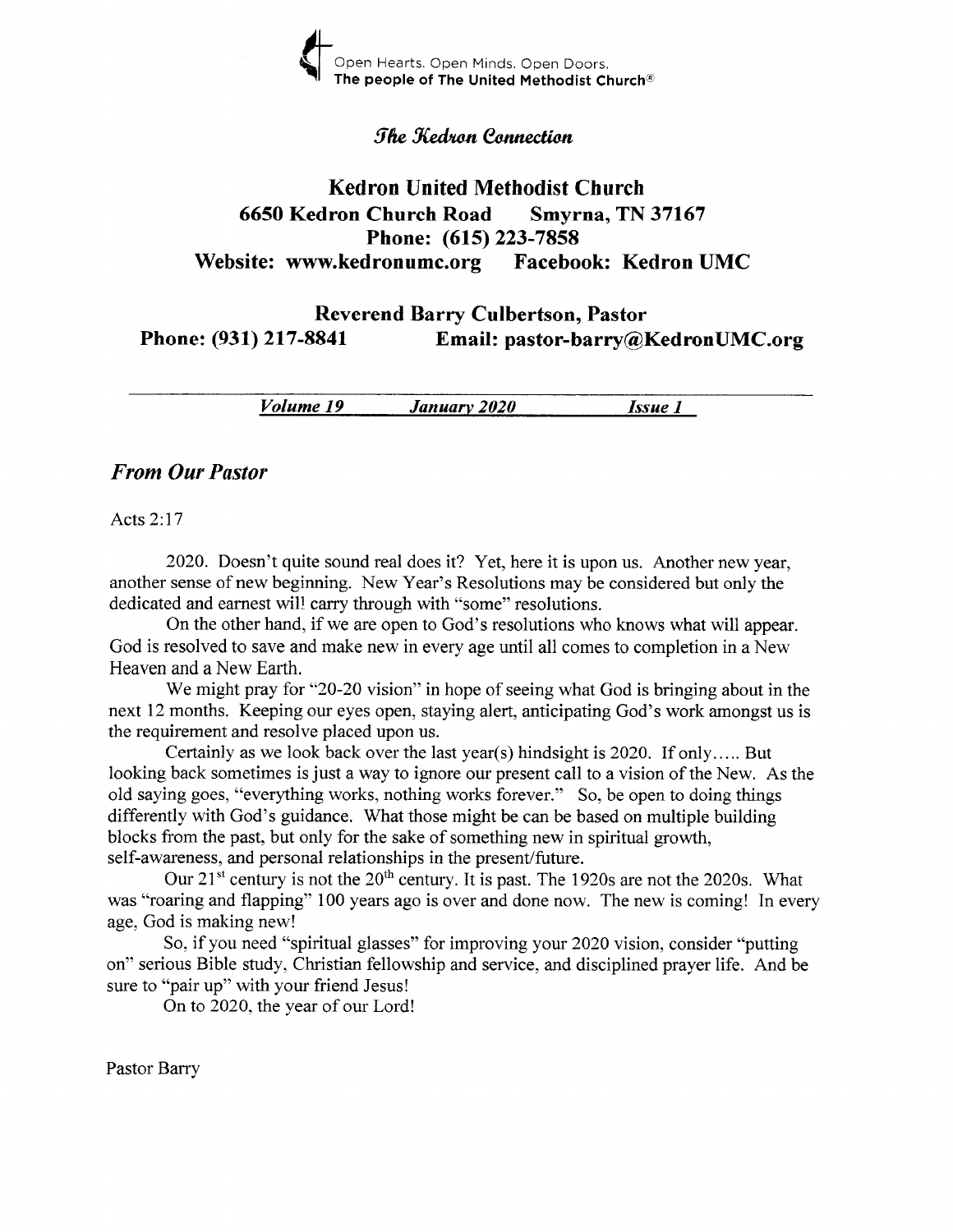### Men's Breakfast

The Men's Breakfast will be Saturday, January 4. Breakfast will be begin at 8:00'a.m. in the fellowship hall.

### No January Fellowship Supper

There will be no First-Wednesday Fellowship Supper in January.

### Bible Study

The Bible Study led by Rev. Travis Perry continues. The group meets at his home on Tuesdays at 9:30 a.m. The address is 1215 Ledbury Dr., Smyrna.

## Youth

Our Youth Faith Formation study group is active. Our congregation was blessed by their participation in Worship Service in the Christmas program We are grateful for our children and youth and those who have worked with and supported them and their adult leaders.

## Bucket Offerings

In January our bucket offerings at Sunday morning worship will be donated to our local food bank.

## Food Bank

You may bring food donations for the local food bank on the first and second Sundays of the month. Place the donations on the pew in the narthex. The food will be delivered to the food bank. The suggested item for January is beans. All non-perishable foods are accepted and appreciated. The need is great.

## Laity

The Rutherford County Laity Fellowship will meet on January 27 at the Wesley Foundation. MTSU. The address is 216 College Heights St. in Murfreesboro. The meeting will begin at 6:30 p.m.

# Epiphany Sunday - January <sup>5</sup>

This is the Sunday observed as the time the wise men brought gifts to the infant Jesus. It has been the tradition at Kedron for several years to bring baby gifts on that Sunday. The gifts are given to Miriam's Promise. This agency which helps women with crisis pregnancies and is an adoption agency is supported by the United Methodist Church. Cash donations may also be brought.

## Administrative Council

Church officers for 2020 begin their service on January 1. The Administrative will meet on Sunday, January 19 at 1:00 p.m.

Please attend the meeting if possible.

## Ilappy Birthday to:

| Rev. Dr. LeNoir Culbertson January 4 |            |
|--------------------------------------|------------|
| Katelyn Patterson                    | January 11 |
| Shannon Stacey                       | January 11 |
| Myron Palmer                         | January 15 |
| Lynn Lee                             | January 22 |
| Shana Stacey                         | January 24 |

### Thank You

Many thanks to all who helped with our Advent and Christmas activities. The Advent moments were beautiful. The Christmas program planned, written and directed by Delann Dunbar was very meaningful and creative. Pastor Bany's words and the choir music were inspiring. The time of fellowship with cards and snacks were appreciated. Thanks again to all who participated.

## Where in Scripture is this found?

"Whoever pursues righteousness and kindness will find life and honor." **NRSV** (hint - book of Proverbs )

Luke 1:78-79 was the quotation in the December newsletter.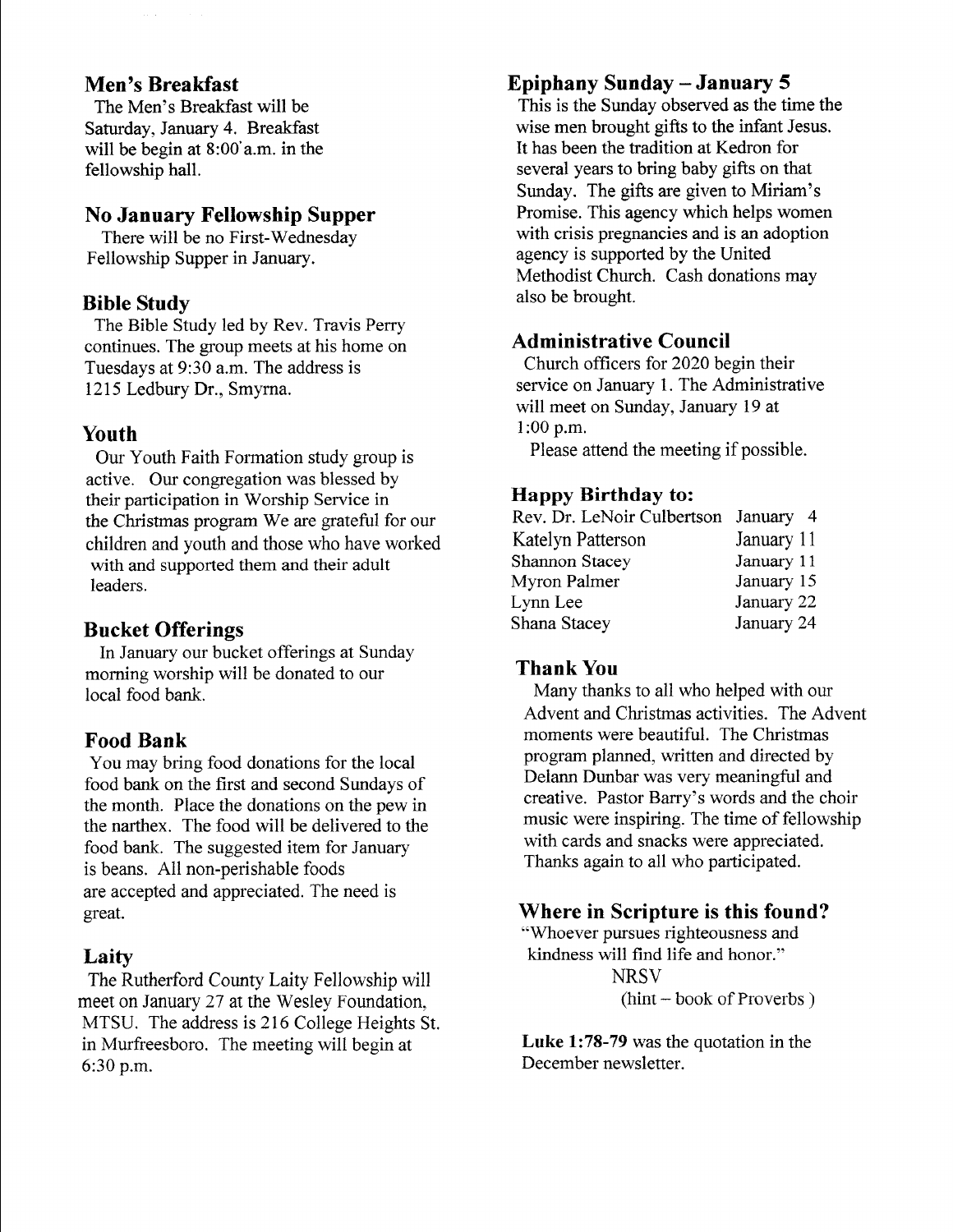## Outreach and Learning

Blake and Bella Richer and Emily and Lydia Rouse of your youth group took homemade Christmas goodies to the National Guard in Nashville on Christmas Eve morning. Chaplain Rob Dunbar took the group on a tour of the base and explained some things about what goes on there. The group enjoyed meeting everyone and getting a tour of the base! Doug and Dee Rouse accompanied the group.

## **Table Grace**

God, we thank you for our food, and the gift of this new year. Open our hearts that we might share with friends both far and near. Amen.



# January Calendar

Saturday, January 4: 8:00 a.m. Men's Breakfast Sunday, January 5: Epiphany Sunday 8:45 a.m. Sunday School<br>9:30 a.m. Worship Servic Worship Service Tuesday, January 7: 9:30 a.m. Bible Study Sunday, January 12: 8:45 a.m. Sunday School<br>9:30 a.m. Worship Servic Worship Service Tuesday, January 14: 9:30 a.m. Bible Study Sunday, Januaryl9: 8:45 a.m. Sunday School<br>9:30 a.m. Worship Servic 9:30 a.m. Worship Service<br>1:00 p.m. Administrative C Administrative Council Tuesday, January 21: 9:30 a.m. Bible Study Sunday, January 26: 8:45 a.m. Sunday School<br>9:30 a.m. Worship Servic 9:30 a.m. Worship Service<br>10:30 a.m. February newslet February newsletter information due.  $\sqrt{ }$ n and Monday, January 27: 6:30 p.m. Laity MTSU Wesley Foundation.

Tuesday, January 28:

9:30 a.m. Bible Study

The wise men brought these three gifts to Jesus. Read Matthew 2:11 and print the name of each gift below. Then color the gifts.



1.





2.